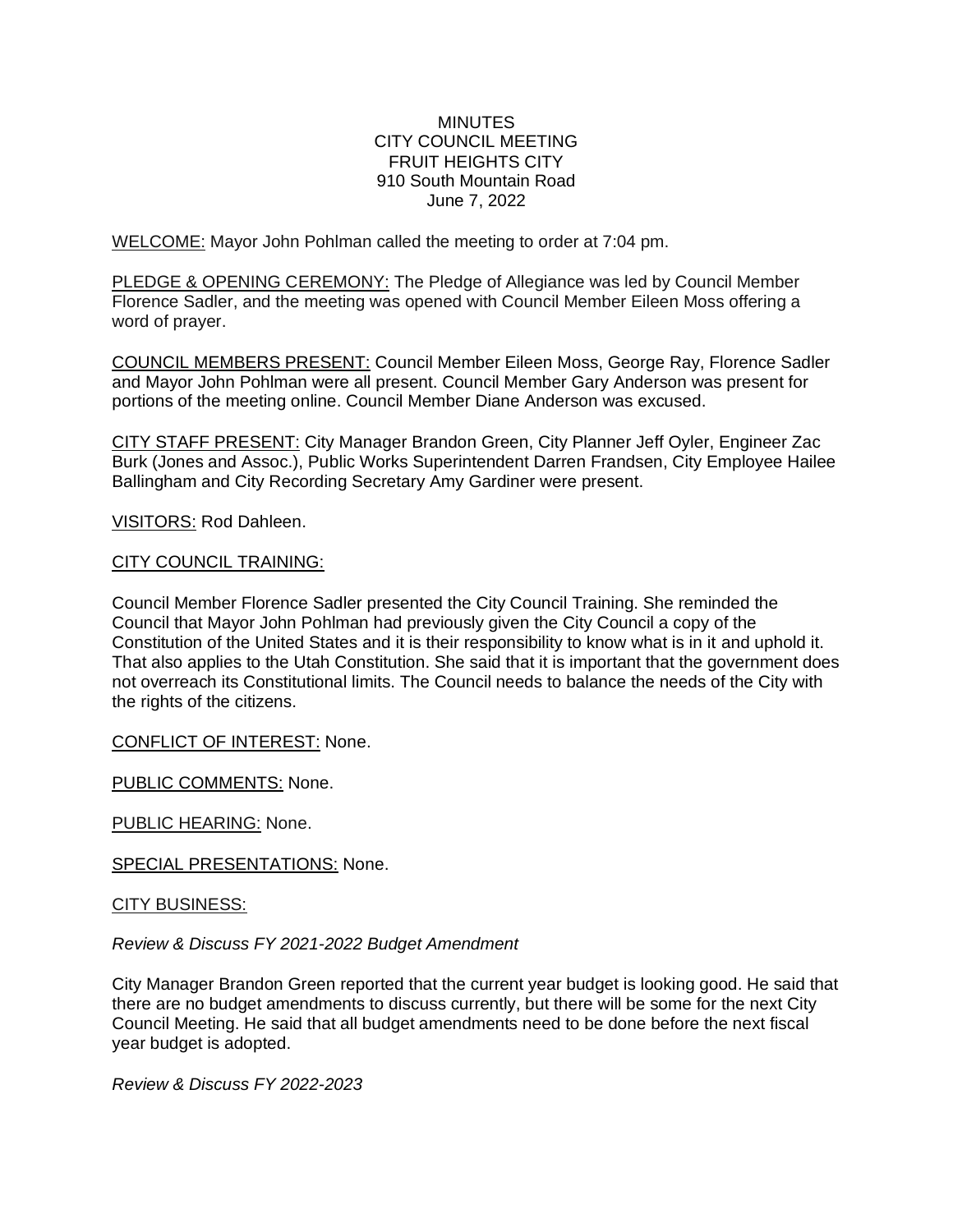City Manager Bradon Green explained that he had prepared two tentative budgets for the fiscal year 2022-2023. One budget would reflect a tax increase and include a plan to hold a truth in taxation hearing. He mentioned that he had discussed a possible truth in taxation hearing with Council Member Eileen Moss.

Council Member Eileen Moss said that she felt that, with current inflation in the economy, a tax increase would be in the best interest of the community. She expressed the view that if there was not a tax increase this year, there would need to be a significant tax increase next year.

City Manager Brandon Green said that the contemplated tax increase would bring in an additional \$200,000 in revenue to the City. The funds would be used in the Capital Projects Fund for roads, infrastructure and the start of a city cemetery.

The pros and cons of a tax increase and related truth in taxation hearing were discussed. City Manager Brandon Green reminded the City Council that the tax rate and the anticipated use of the money would not need to be decided tonight – just whether or not they want to hold a truth in taxation hearing.

The City Council and City Manager Brandon Green continued to discuss elements of the budget and the possible truth in taxation hearing. Topics included:

- the rate the residents would be taxed
- the need for a cemetery
- future grant money the City may receive
- exploring a possible franchise tax on utilities instead of additional property tax
- last year's tax increase for paramedic services
- project costs increasing with limited supplies
- income from new growth is stagnant
- a possible compromise on the rate residents would be taxed

At the conclusion of the discussion, Mayor John Pohlman told City Manager Brandon Green to move forward with the truth in taxation hearing and that tax rates and amounts would be decided at a future date and time. City Manager Brandon Green responded that at the next City Council meeting there would be an agenda item to get an official vote to hold a truth in taxation and decide on the tax rate.

### *Review/Discuss/Approve/Deny 2022 Capital Projects Award Recommendation of Wardell Brothers*

Engineer Zac Burk from Jones and Associates reported that he completed a memorandum on May 25, 2022 with award recommendations for 2022 capital projects for the City. The projects had four bidding contractors and based on pricing he recommended Wardell Brothers for the projects.

Engineer Zac Burk explained Wardell Brothers is based in Morgan and they have done projects with Jones and Associates before. He said the reasons they were recommended included: they are capable, they have the manpower to do the project, they already have many of the needed supplies, and their estimate came in \$300,000 under the City's estimated cost for the project.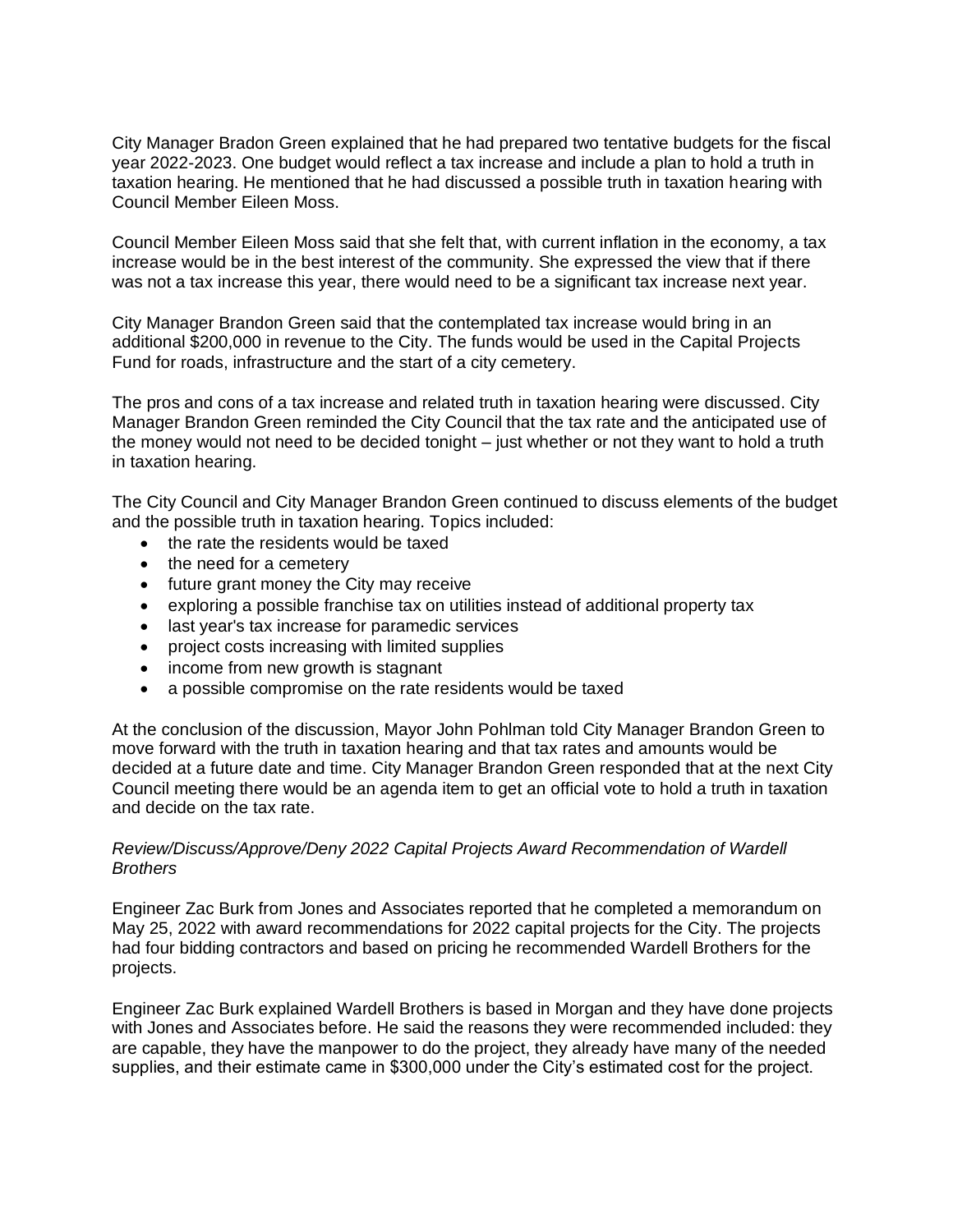Council Member Eileen Moss asked Engineer Zac Burk to explain what the project will include and address questions from the City Council. Included in the project is work on Quail Ridge Road and 650 North including an update to the water line, new storm drain system, coordination with Weber Basin on their secondary system, and new curb and gutter. Davis County will be involved in the project as well. The project also includes some curb and gutter work on the west side of 89 on Nicolls Road and Country Lane. Federal funding on this project is still being evaluated to see if it is worth the requirements. If Federal funding is not used, Country Lane will need to be cut from the project.

*After discussion, Council Member Eileen Moss made a motion to approve the 2022 Capital Projects Award Recommendation of Wardell Brothers, and it was seconded by Council Member George Ray. The City Council members present at the meeting approved the motion unanimously.* 

## *Review & Discuss City Road Projects*

City Manager Brandon Green led a discussion about the current road projects taking place in the City. Engineer Zac Burk and Public Works Superintendent Darren Frandsen also added details to the discussion. The roads that were discussed included work on Cherry Lane and Mahogany Drive. They explained that Staker Parsons is doing the work since they were already hired by Weber Basin to do the patch work and their price came in under Engineer Zac Burk's estimate. Public Works Superintendent Darren Frandsen also discussed the current water projects that are underway in the City.

## *Review/Discuss/Approve/Deny Open Fire Restrictions and Firework Restrictions*

City Manager Brandon Green provided the City Council with a copy of the City's current Firework Restrictions map. He recommended that the restrictions stay the same for this current firework season. Council Member Eileen Moss asked about the gully that is west of Highway 89. Mayor John Pohlman commented that he had been impressed with the observation of the restrictions last year and he recommended that the Firework Restrictions would remain the same as last year.

*After brief discussion, Council Member Eileen Moss made a motion to approve Open Fire Restrictions and Firework Restrictions map as delineated, and it was seconded by Council Member Florence Sadler. The City Council members present at the meeting approved the motion unanimously.* 

# REVIEW AND APPROVAL OF MINUTES FROM PREVIOUS MEETINGS:

### *City Council Meeting May 3, 2022*

City Council members briefly discussed the draft minutes that previously had been provided to them for the May 3, 2022 City Council Meeting.

*After brief discussion, Council Member Eileen Moss made a motion to approve the minutes for the May 3, 2022 City Council meeting. The motion was seconded by Council Member Florence Sadler. The City Council members present at the meeting approved the motion unanimously.* 

Minutes from May 17, 2022 were tabled and will be reviewed at the next meeting.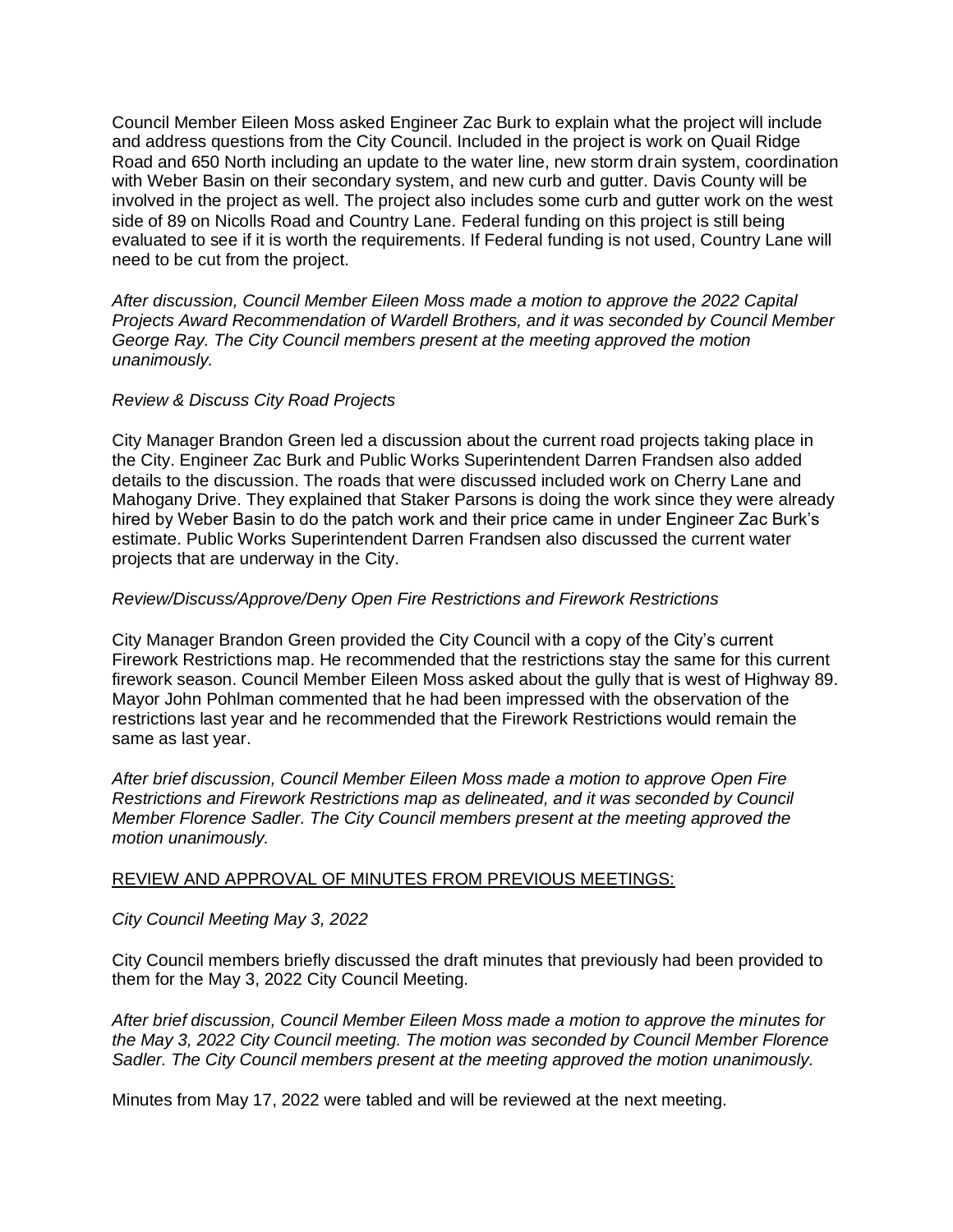# CONSENT CALENDAR:

Council Member Eileen Moss reported that she had met with City Manager Brandon Green to review the check register and budget report for May. She said there were some large expenditures but they were expected. No issues were found.

### UPCOMING EVENTS:

City Council Meetings – June 7 & 14 Planning Commission – June 21 Primary Elections – June 28 Independence Day – July 4 City Council Meetings – July 5 & 19 (July 5 may be cancelled) Pioneer Day – July 24 Planning Commission – July 26

## CITY COUNCIL & STAFF REPORTS:

Mayor John Pohlman asked for any volunteers for the Davis County Remembers 911 Committee.

Council Member George Ray reviewed the events for the July 4th celebration with Kaysville City.

Council Member Eileen Moss mentioned her work with the city's water conservation campaign.

City Planner Jeff Oyler mentioned a study that was just completed in Davis County on the available land that can be developed in the county. He reported that there are only 13,000 acres left to develop. He also said that 78 percent of the homes in Davis County are owner occupied – the biggest percentage in the state of Utah.

Public Works Superintendent Darren Frandsen reviewed various projects that are currently going on in the city including: Weber Basin's project, street lights being installed at 400 North, Baer Creek retention, Lloyd Road lights, signage on Lloyd Road, and equipment moving down to Nicolls Road to prepare for the start of work there.

City Manager Brandon Green reported on projects he is working on including:

- The General Plan Landmark Design is making changes based on the suggestions at the last work meeting.
- Rock Loft Estates continuing to work with Matt Lowe and waiting for approvals a final plat approval should be coming at the end of the month.
- Paperless Billing an article was published in the latest edition of the Ridge Runner more than half of Fruit Height residents are now participating in paperless billing.
- Drilling of the well the city will hold off drilling because of the high expense and limited supplies and materials. The portion UDOT paid to drill the well will go into the water fund in capital projects.
- Meter Replacement Grant the grant has been submitted and is looking positive so far.